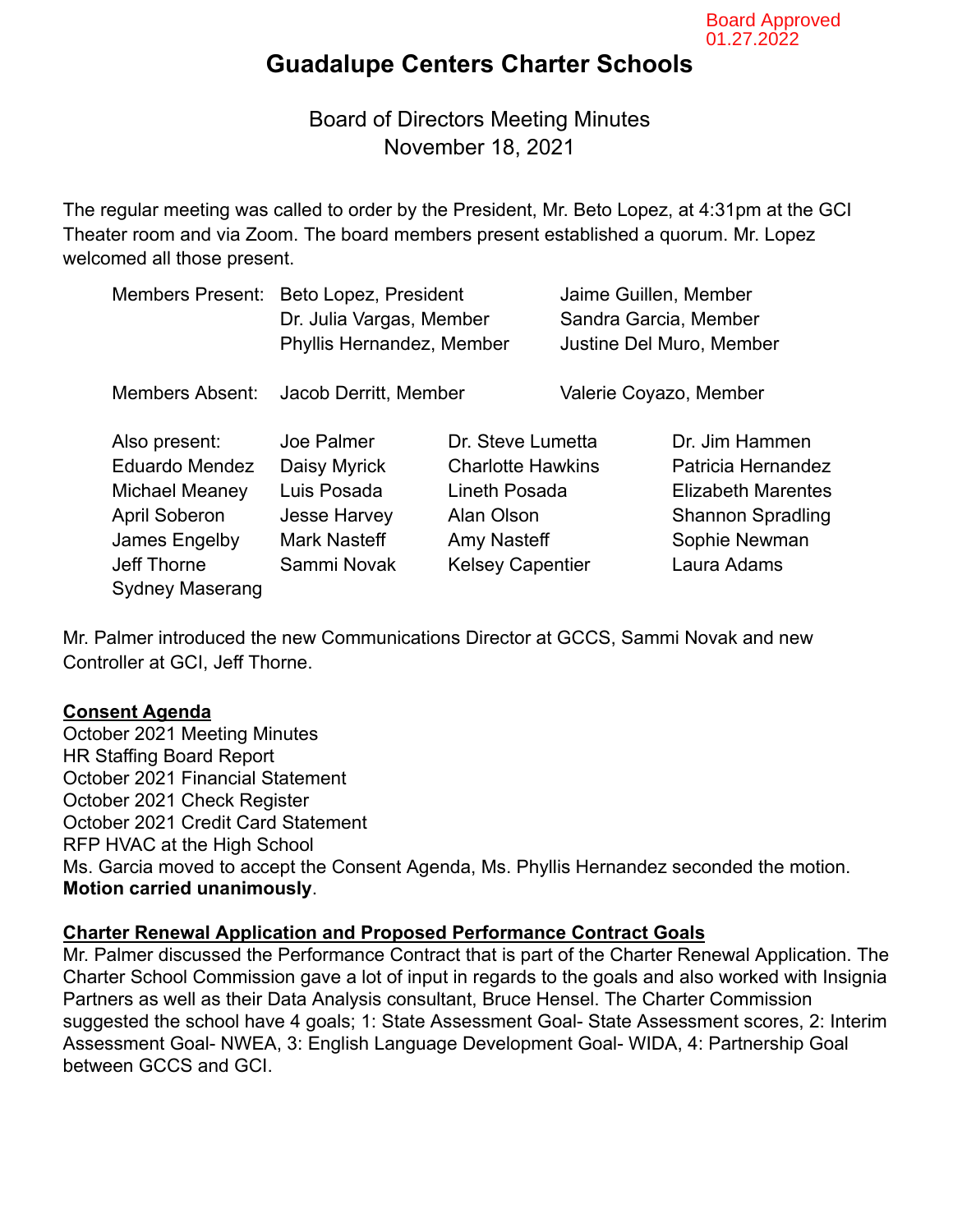The state's board meeting will be held on January 11, 2022. The 5 year renewal will start on July 1, 2022

Ms. Phyllis Hernandez moved to accept the Charter Renewal Application and Proposed Performance Contract Goals, Ms. Garcia seconded the motion. Motion carried unanimously.

## **Superintendent Report**

### **60 Second Success Stories-**

Elementary School- Mrs. Soberon shared there is a first grade student that helps care for a plant as part of the BIST program. The student is happy with all of the blooms the plant now has. Middle School- Mrs. Posada stated many of the ELD students are practicing their English skills by asking questions related to Thanksgiving. Many teachers and students were happy to answer their questions.

High School- Mr. Meaney mentioned the boys soccer team played against Van Horn last week, they didn't win but were really persevering and representing the school. He talked about the Aztec Ascension Program which started today, this is a mentoring program put on by their student council sponsor Mrs. Fowler. This program helps freshmen with the transition to high school, they are paired up with upperclassmen who are nominated by staff. They will meet twice a week to help mentor them.

**Counselor's Presentation-** Mr. Mendez worked with the counselors on putting together a presentation of things they do to help make sure students receive the help they need to be successful. Thank you to all of our school counselors: Laura Adams, Kelsey Carpentier, Sheila Olivares (GCES), Sophie Legenzoff (GCMS) and Sydney Maserang (GCHS). Each building discussed Student Needs Assessment Results, Student Referral Topics and Interventions. Each building held a Planning Survey at the beginning of the school year to help determine student needs. Some of the intervention methods used included Social Emotional Lessons, BIST Interventions, Guadalupe Centers Counseling, Synergy, Mattie Rhodes and MOCSA.

Misc.- Mr. Palmer wanted to give a couple of shout outs. The first to Mr. Salvador Montanez was an ELL student and has become a valuable teacher, he is in his 2nd year teaching at the elementary school. The second to Mr. Joseph Pulido, it's his first year teacher teaching 5th grade. He worked in our after care program and impressed Angi Beland who works with Insignia Partners.

## **Operations Report**

Mr. Olson mentioned if there are any items that need to be addressed, please let them know so they can get these items taken care while the students are out for Thanksgiving break.

## **Committee Reports**

Finance Committee- Mr. Lopez stated they did meet, all finances discussed in the Consent Agenda was reviewed at that time.

**Executive Committee-** Mr. Lopez stated they did meet. They discussed the Charter Renewal **Application and Performance Contract Goals.** 

Instruction Committee- Dr. Lumetta mentioned they did meet. They also discussed the Charter Renewal Application and Performance Contract Goals. They talked a bit about goals for creating a 2-3 year Professional Development Plan for staff members.

Safety Committee- Mr. Palmer stated they did not meet.